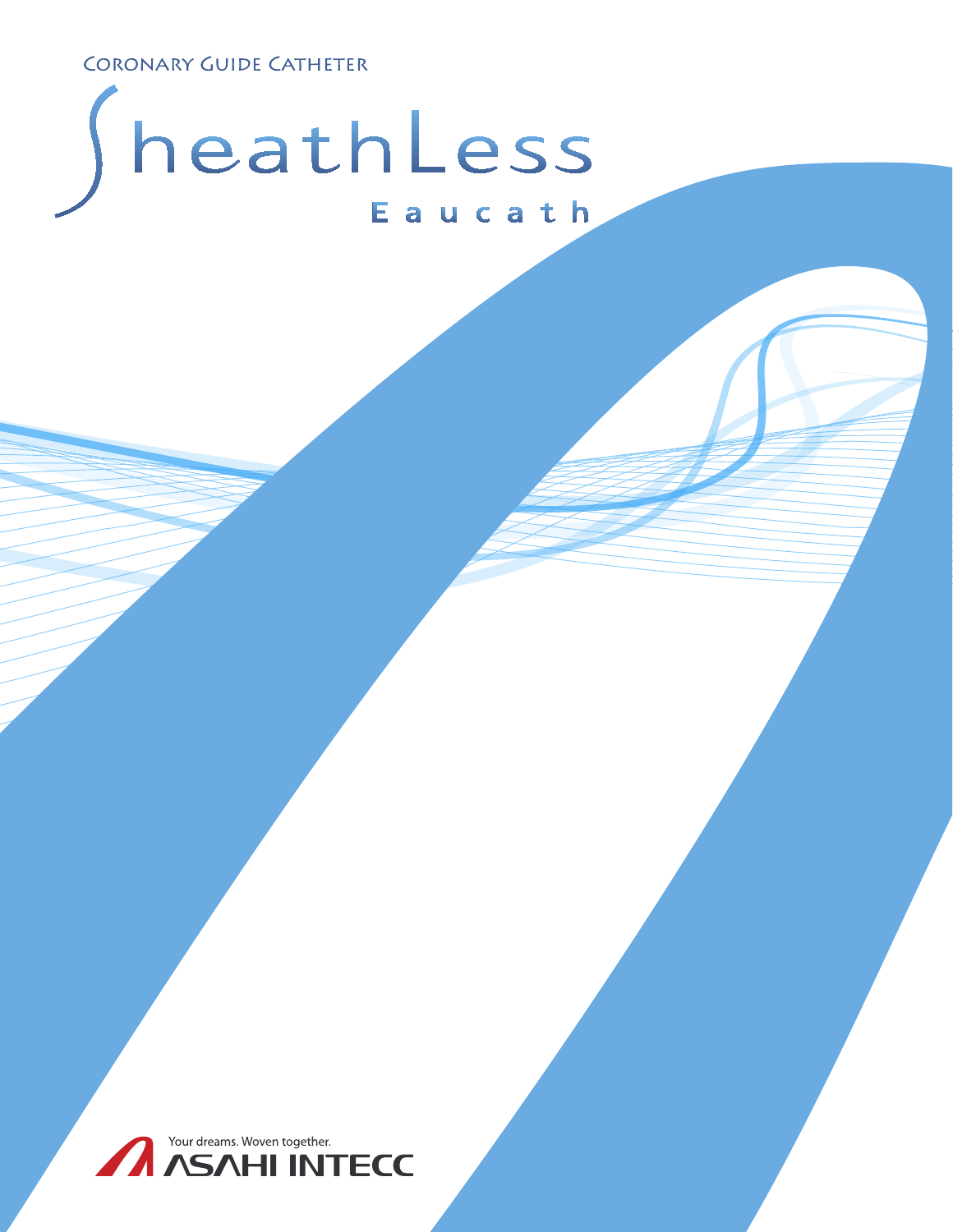## Transradial Procedures Without Limits

**CORONARY GUIDE CATHETER** 

## heathLess Eaucath

Asahi's proprietary Sheathless Technology allows you to perform a full range of procedures – from the simplest to the most complex – via the radial approach.

### Features

 $\blacksquare$  Sheathless Technology = More Choices Large inner lumen expands treatment options with all the benefits of TRI.

#### ■ Hydrophilic Coating

Designed to ease catheter insertion, manipulation, and reduce the incidence of spasm.

#### ■ ASAHI Braiding

Two unique braiding patterns provide optimal torque, kink resistance, flexibility, and support.

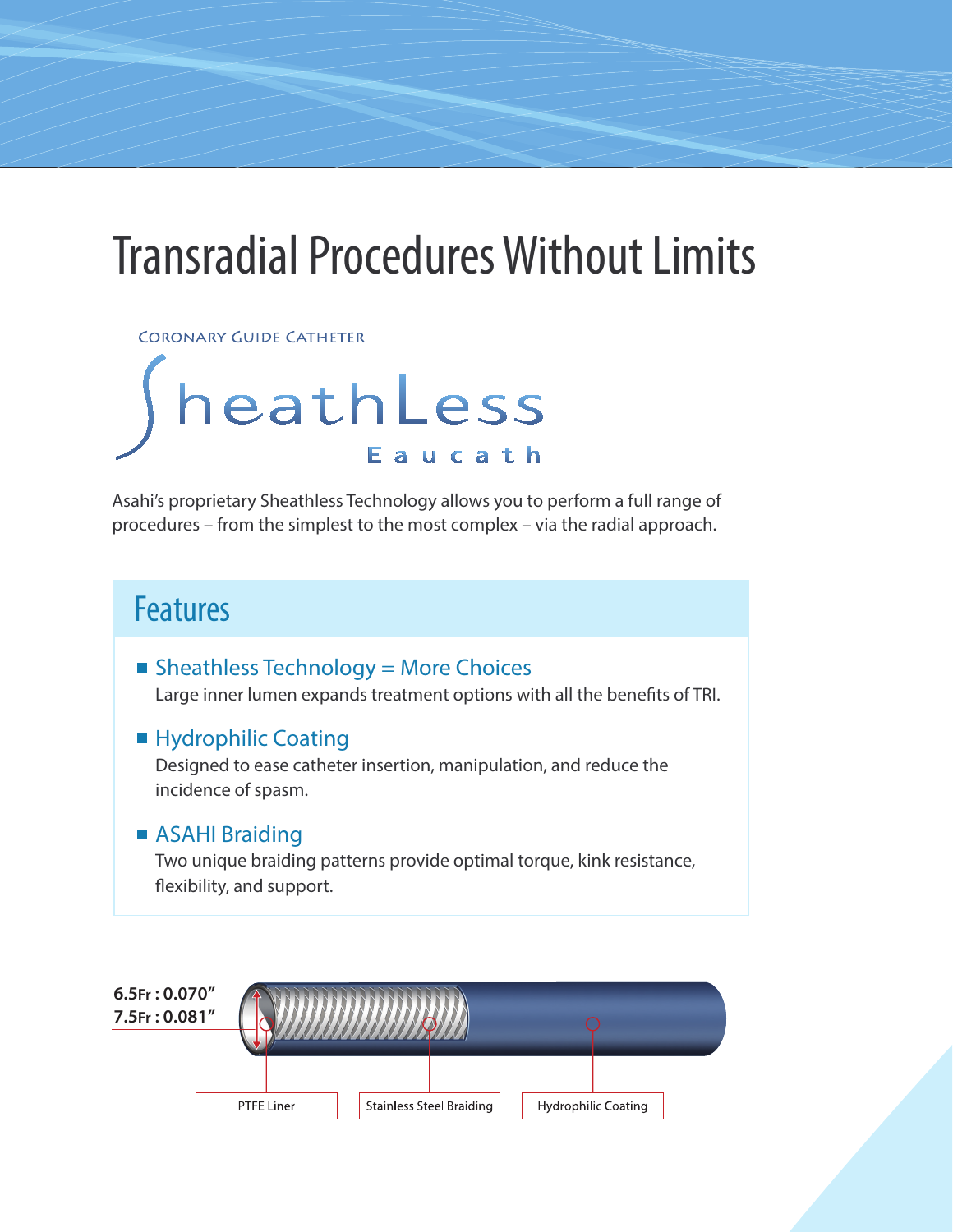## Smaller Punctures for Larger Catheters

Good for the patient, good for the physician

The outer diameter of a SheathLess Eaucath is similar to the diameter of an introducer sheath 2.5 Fr. smaller.